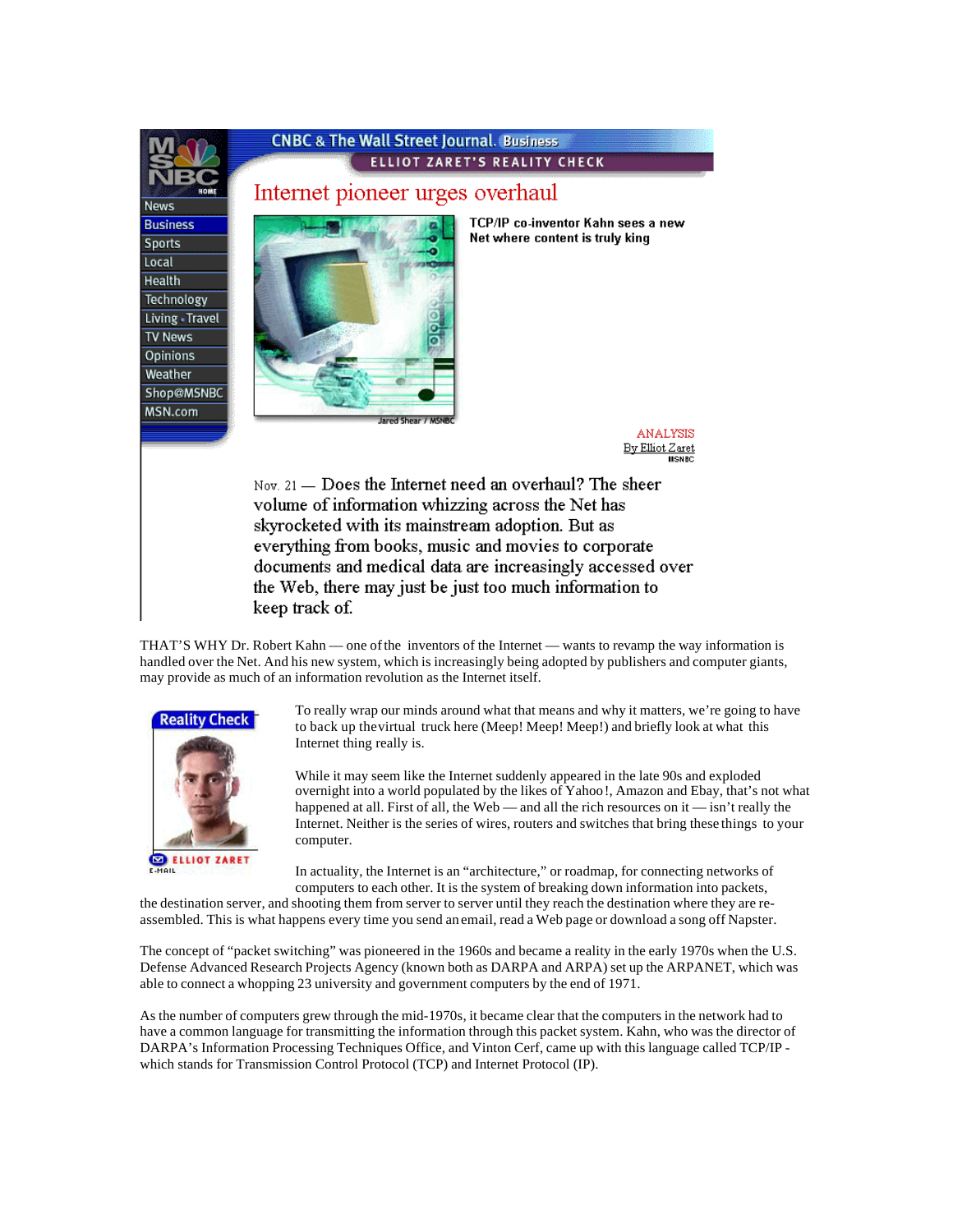The Internet as we know it was born January 1, 1983, when ARPANET converted to this TCP/IP system.

But everything about TCP/IP is about the "where" and not the "what." The protocols are deliberately blind to the contents of the packet of information. The whole point was to find an answer to the very tricky riddle of how you get the information from here to there.

"At the time we were building the original Internet, the question we were dealing with was how do you get these networks together," Kahn said.

In order to deal with the "where," every server is assigned a unique IP address - which is a series of four numbers each ranging from 0 to 255. For instance, MSNBC.com's server's actual IP address is 207.46.238.109. If you don't believe me, type the number into your web browser and try it.

Of course you never have to know that - thanks to a data base of all these numeric addresses and their associated host names, called a Domain Name Server (DNS). When you type in the name of a Web site, your server will check its DNS to convert the name into the number and then start firing off the packets of information to that address.

But an IP address only takes you to the home page of the server. The addressing system we all know and love - called "universal" resource locators" or URLs - actually have two components: the host name and a path to the file.

For instance, the address to my last column "How the Net can Transform Voting" is http://www.msnbc.com/news/486207.asp. When you type that into your Web browser, it gets broken into two parts.

First, as explained earlier, the www.msnbc.com tells the server to go to the computer at the IP address 207.46.238.109. Everything after the first "slash" tells my browser where on that server to go - in this case, go to the directory called "news" and find the file called "486207.asp".

So why am I telling you all this? It turns out that while TCP/IP is a great way to get computers talking to each other, it's a lousy way to manage the information that's on these computers.

The most basic problem is finding the information. Even if you know the exact URL and have it bookmarked or written down there's no guarantee it will work next year, let alone next week. If MSNBC decided to move that story to a different directory, your Web browser would get an error when you tried to go to the URL you have. With my stories, some may argue that's just as well; but other information is important to be able to come back to.

## **THE COPYRIGHT CONUNDRUM**

Another problem is with copyrights and other protections of intellectual property. As we have learned from the recent Napster battles, this can be a real sticky wicket on the Net, where users can so easily and freely trade files regardless of any such protection. Because the current system is intentionally oblivious to what's in those Internet packets being transferred, there's no easy way to protect copyrighted data.

With all that in mind, Kahn decided it was necessary to develop a new framework for dealing with all the information on the Internet that would act as a layer above the existing infrastructure but deal with the "what" as much as the "where." So through the 90s, while most of the world was just discovering the Internet, Kahn was working on how to reinvent it.



His new system is called the "Handle System." Instead of identifying the place a file is going to or coming from, it assigns an identifier called a "handle" to the information itself, called "digital objects." A digital object is anything that can be stored on a computer: a web page, a music file, a video file, a book or chapter of a book, your dental x-rays - you name it.

 Similar to the way a host name is resolved to an IP address, the handle will be resolved into information the computer needs to know about the object. Only since the information is now about the object, the location of the object is just one of the bits of information that is important. The handle record will also tell the computer things like what kind of file the object it is, how often it will be updated and how the object is allowed to be used - whether there are any copyright or privacy protections. The record can also have any industry-specific information about the object, like a book's International Standard Book Number (ISBN) code.

There are two other crucial things about these records: First, each handle can have multiple records associated with it - allowing multiple copies of the same information to be stored on different servers or for different systems. Second, the handle record is updated by the owner of the information - something in stark contrast to the host-name data, which is updated by central repository companies like Network Solutions. This will make things like changing the location of the file much more seamless, rather than waiting days for a new IP address to be updated in the DNS server (and anyone who has ever changed their server's host company or IP address knows how painful this can be.)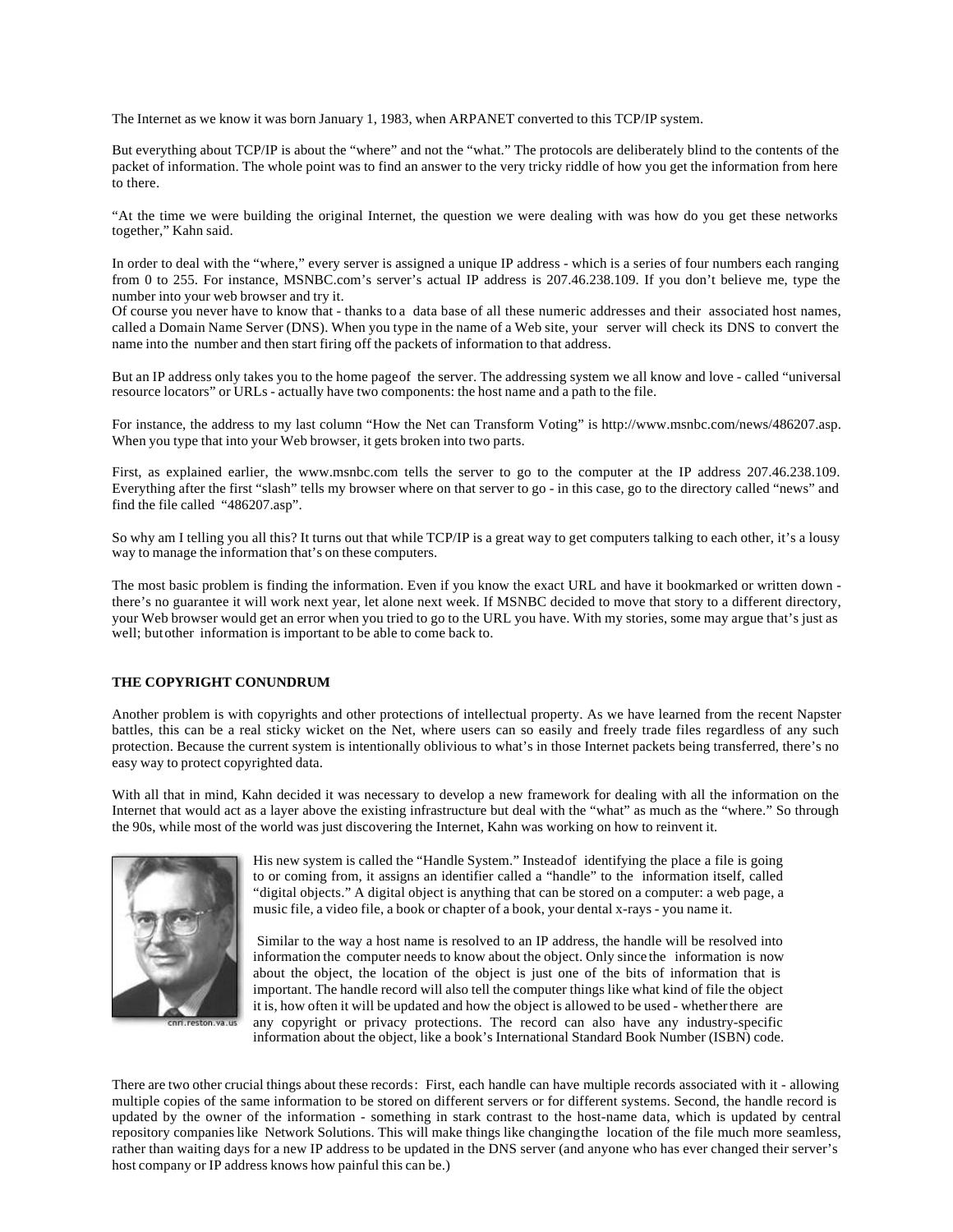"You could now move it on a daily basis and a million users could come in and find it," said Kahn. "This identifier really becomes the hooks and handles of where you will go in the future."

So what does one of these handle identifiers look like? A handle consists of two sections: a prefix - or "naming authority" - and a "local name."

Under the handle system, my last column might have an identifier like: "10.12345/nov0700-zaret". In this fictional example (since MSNBC doesn't use the handle system), "10.12345" is MSNBC's naming authority, and "nov0700-zaret" is the name of the object. MSNBC would then keep a record in its handle registry that told the computer what server the object is on, what file it's stored in, as well as the copyright information and anything else it may want in that record. No matter where the file is moved, you would be able to use the handle to get to it, as long as the record is updated.

Further, like with the DNS system, the numeric address of the naming authority might be represented by an easier-to-remember word. So instead of all those numbers, MSNBC's naming authority might be "msnbc-news" - so the handle for my column would be "msnbc-news/nov0700-zaret."

Now all of this isn't just some sort of esoteric exercise - this is the real world, baby! The handle system is already starting to gain traction.

In 1994, the Association of American Publishers saw the whole e-book revolution on the horizon and realized they needed to have some way to identify their content (as opposed to the server it may reside on) and set up some basic means of protecting their copyrights. By 1997, they were working with Kahn and the CNRI to adapt the Handle System to their needs. The result is the "Digital Object Identifier" (DOI) directory.

"The DOI is not a silver bullet that will eliminate the urgent need for publishers to get their houses in order with respect to intellectual property management - although, with the establishment of a mini-industry of technology vendors building DOIcompatible electronic publishing solutions, they should find their burdens eased and their time to market shortened," wrote Bill Rosenblatt in the Dec. 1997 Journal of Electronic Publishing. "At a minimum, the DOI helps ensure that the publishers will dance to the same rhythm. By adopting the DOI, publishers are making a statement akin to the one the great publisher Benjamin Franklin made at the signing of the Declaration of Independence, 'We must all hang together, or assuredly we shall all hang separately."

The computer industry has joined in as well - Microsoft, Hewlett Packard and Xerox have all signed on to DOI for their electronic book ventures.

The Handle System is also being used by the Library of Congress to identify the materials in its National Digital Library Program. According to its web site, one of the reasons it went with the Handle System was the ability to give free access to copyrighted materials, while maintaining the protection.

(The) architecture can not write the law, but it provides a technical design that matches the legal structure that is expected to emerge," the Library of Congress says on its Web site. "The architecture respects the creators and owners of intellectual property. It allows the preservation of rights that can last for more than one hundred years, and recognizes that digital works may include material from many sources, with separate property rights."

Kahn's system is also being adopted by his old friends at DARPA, which is using it to build the Defense Virtual Library.

There are many other potential applications besides libraries. A digital object could be your current telephone number, and the handle could give you a permanent number

that would automatically be directed to your current phone. And because the handle system will allow numerous copies of the same file to be co-existing on many servers, it could allow for the kind of collaborative network that peer-to-peer proponents are pushing for.

"It's a very interesting reconceptualization of the Internet," said Kahn. "Treat it like it's one data base."

Of course no one - especially not Kahn - expects this to become mainstream overnight. But Kahn believes different industries will follow the book publishers' model and develop their own flavors of the handle system as need determines, and eventually it will become the norm.

Which is sort of what happened with the Internet - which took nearly 30 years to meander from the laboratory to the mainstream.

"When I first started talking about the Internet, some people had trouble understanding that too," said Kahn. "Very few understand the power and validity of this either."